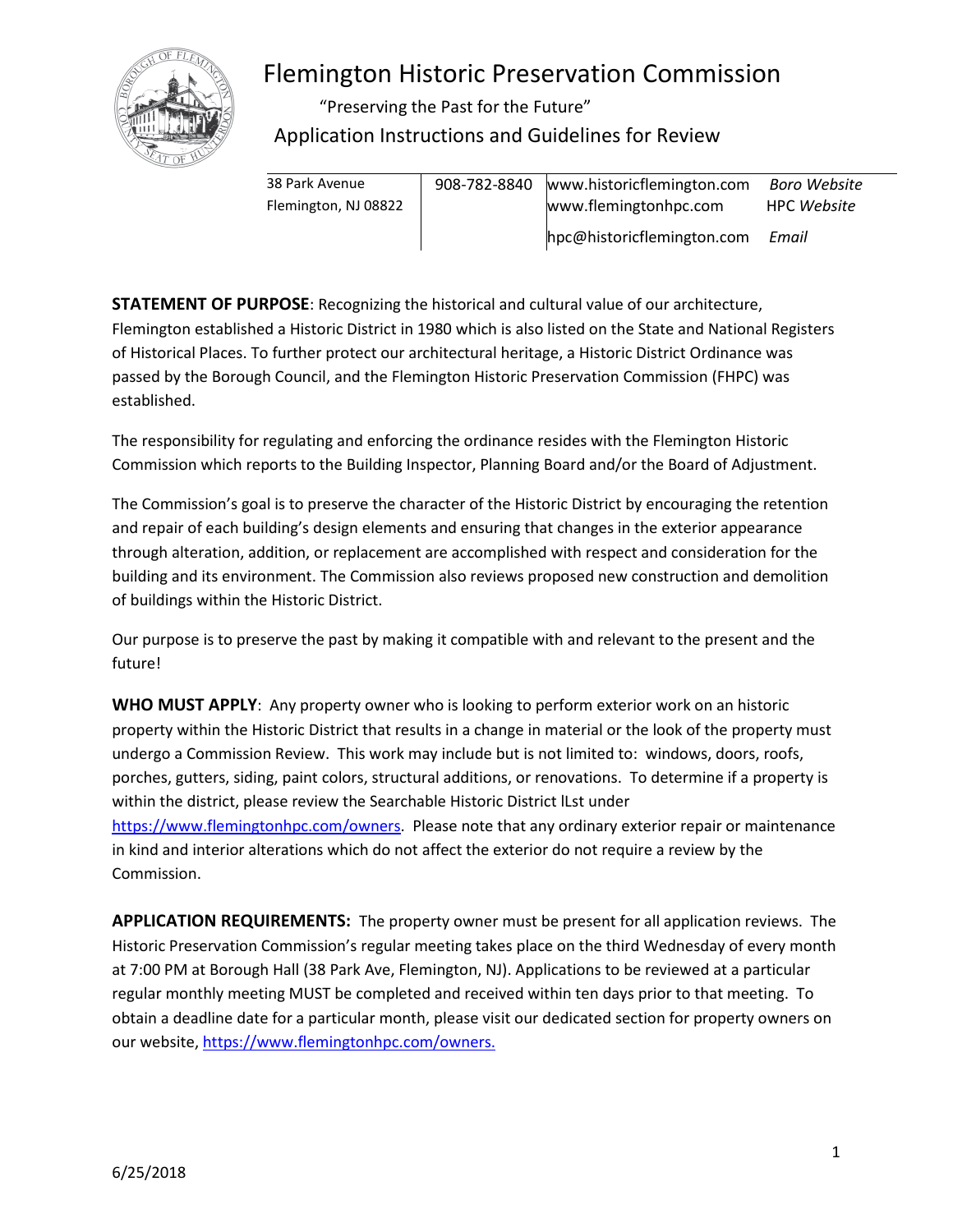### Flemington Historic Preservation Commission Application Instructions and Guidelines for Review

**PRESENTATION TO THE COMMISSION**: Property owners submitting completed forms and dated by the time defined herein will be placed on the next available regular meeting agenda or meeting date agreed upon by the Commission. The property owner or their designated authorized representative MUST be present at the meeting to review the proposed project. The architect and/or contractor may also attend. Legal representation is not required unless the applicant is a corporation.

#### **A COMPLETED APPLICATION CONSISTS OF THE FOLLOWING:**

- A **completed FHPC Application for Review form** SIGNED and DATED by the property owner describing all existing conditions and proposed changes. (please be as specific as possible).
- **Photographs**: showing elements to be worked on, specific details to be replicated
- **Manufacturer's Product Sheet**: Manufacturer's product sheet and or examples of material to be used in the proposed work for such things including, but not limited to, fencing, trim, windows, doors, siding, roofs. Paint samples are required.
- **Scaled** plans, elevations section drawings as necessary illustrating existing conditions and proposed changes. All drawings should show proposed changes, dimensions, and material in relationship to existing architectural features.
- **List of work to be done:** in some cases, a list is helpful in understanding the general work (proposed changes) to be completed.

APPLICATIONS LACKING THE NECESSARY DETAILS OF THE GENERAL WORK PROPOSED AS INDICATED ON THE PROPOSED MODIFICATION / IMPROVEMENT CHECKLIST WILL BE RETURNED TO THE APPLICANT FOR COMPLETION. The date a completed application is submitted will be considered the date of the application.

**ADDENDUM APPLICATIONS**: In the event that there is a change or addition to the approved application after the presentation to the Commission, an addendum to the application may be submitted for the Commission's review. To determine if you are eligible for an addendum, please check off the outlined items proposed and compare these items with the previously approved referenced application. If the outlined items checked within the addendum match those within the approved referenced application, an addendum application may be submitted for the Commission's review provided that the application was approved within one year. Depending on the complexity of the proposed change, property owners may or may not be required to attend a formal HPC review of the addendum, unless requested to do so.

**EXTERIOR PAINT REVIEW PROCESS:** For applicants seeking to paint properties within the Historic District, a list of historic paint palettes can be found on the HPC Website under [Exterior Paint Guidelines.](https://docs.wixstatic.com/ugd/6602db_76be0caead85488e948145eae1af2076.pdf) If an applicant chooses colors from among these palettes, the proposed work is eligible for administrative review rather than a full review. The applicant is still required to submit an application to the Commission explaining the proposed work; however, the applicant is not required to present the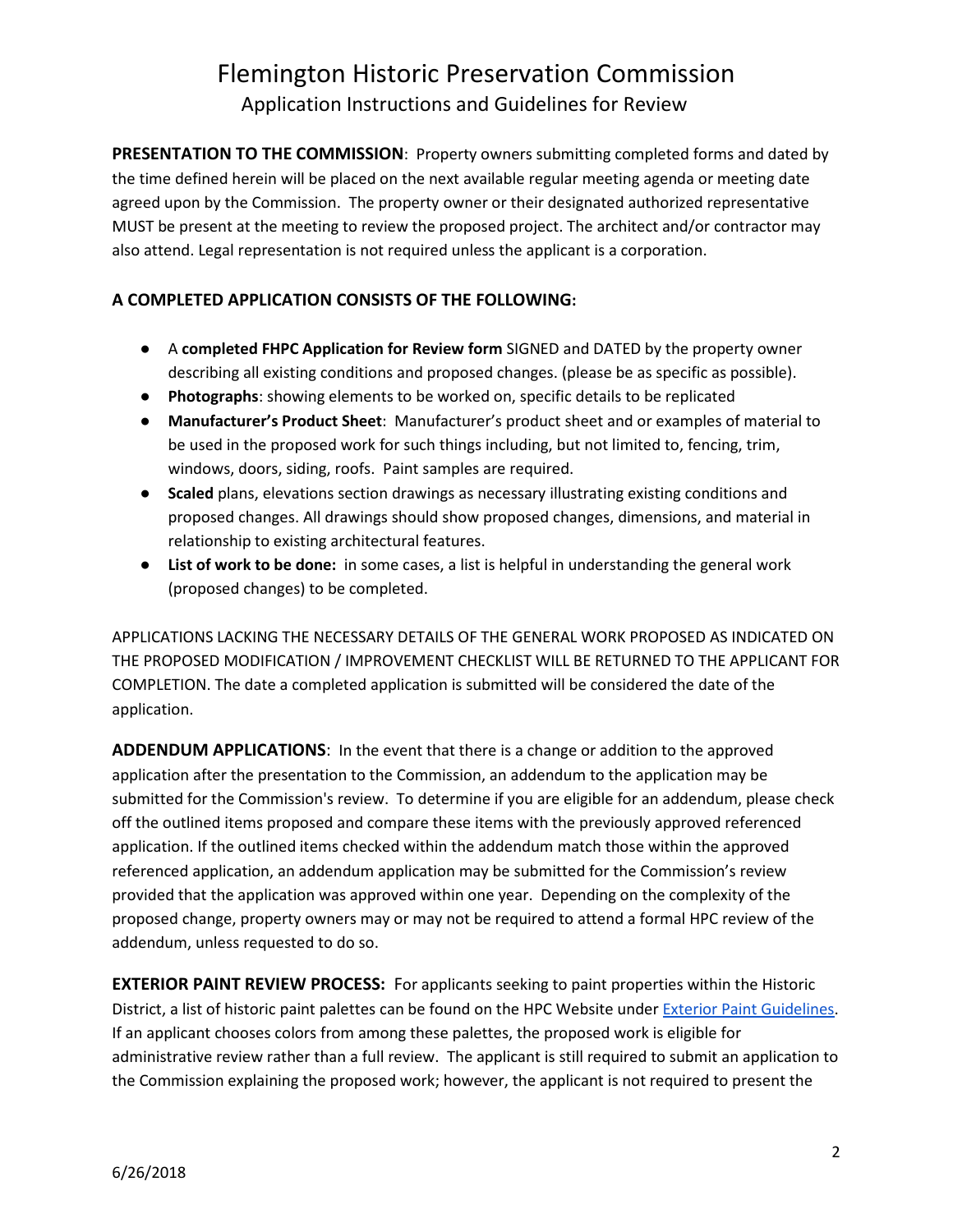## Flemington Historic Preservation Commission Application Instructions and Guidelines for Review

application in person at the next scheduled meeting, as this review process will be completed electronically. If an applicant selects colors from the palette not listed in the exterior paint guidelines, a completed application and full review will be required.

**CONTACT THE COMMISSION:** For applicants requiring assistance in submitting a review of proposed work, please contact the HPC via email usin[g hpc@historicflemington.com.](mailto:hpc@historicflemington.com) A list of current Commissioners can also be found at our website at [https://www.flemingtonhpc.com/contact-us.](https://www.flemingtonhpc.com/contact-us)

**INSTRUCTIONS FOR FILING:** To obtain an application for review of proposed work or an addendum, please visit Flemington Borough Hall or download an electronic fillable copy from our website under our dedicated page for homeowners, <https://www.flemingtonhpc.com/owners> . Please fill out all of the following sections:

**Contact Information:** There are three sections listed, for Property Owner, Contractor, and Architect. The Property Owner is responsible for the completeness, and as such, they are to be listed under Property Owner, providing their name, address, phone, and email information. Contractor and Architect for larger projects may also be listed if necessary.

**Location of Property**: Please provide block and lot numbers. These can be found on your tax assessment or bill. For Historic Designation, please refer to the Historic District Searchable List found on our website for owners as previously listed above. Once the List is open, search for your property and note the District Category. For example,

| <b>Street Address</b>         | <b>District Category</b> |
|-------------------------------|--------------------------|
| 49 Church Street              | Contributing             |
| 51 Church Street              | Contributing             |
| 53 Church Street              | Significant              |
| <b>Cemetery Church Street</b> | Significant              |
| <b>6 Court Street</b>         | Encroaching              |
| <b>Court Street</b>           | Contributing             |

Check the appropriate box under Historic Designation. Lastly, include street address if different from the property owner's address listed under contact information, the type of structure, and whether or not the property is owner-occupied.

**Outline of proposed modification / improvement:** Please review the list and check all items that apply for any work proposal which changes the exterior of existing structures, or if there is a change in

m.